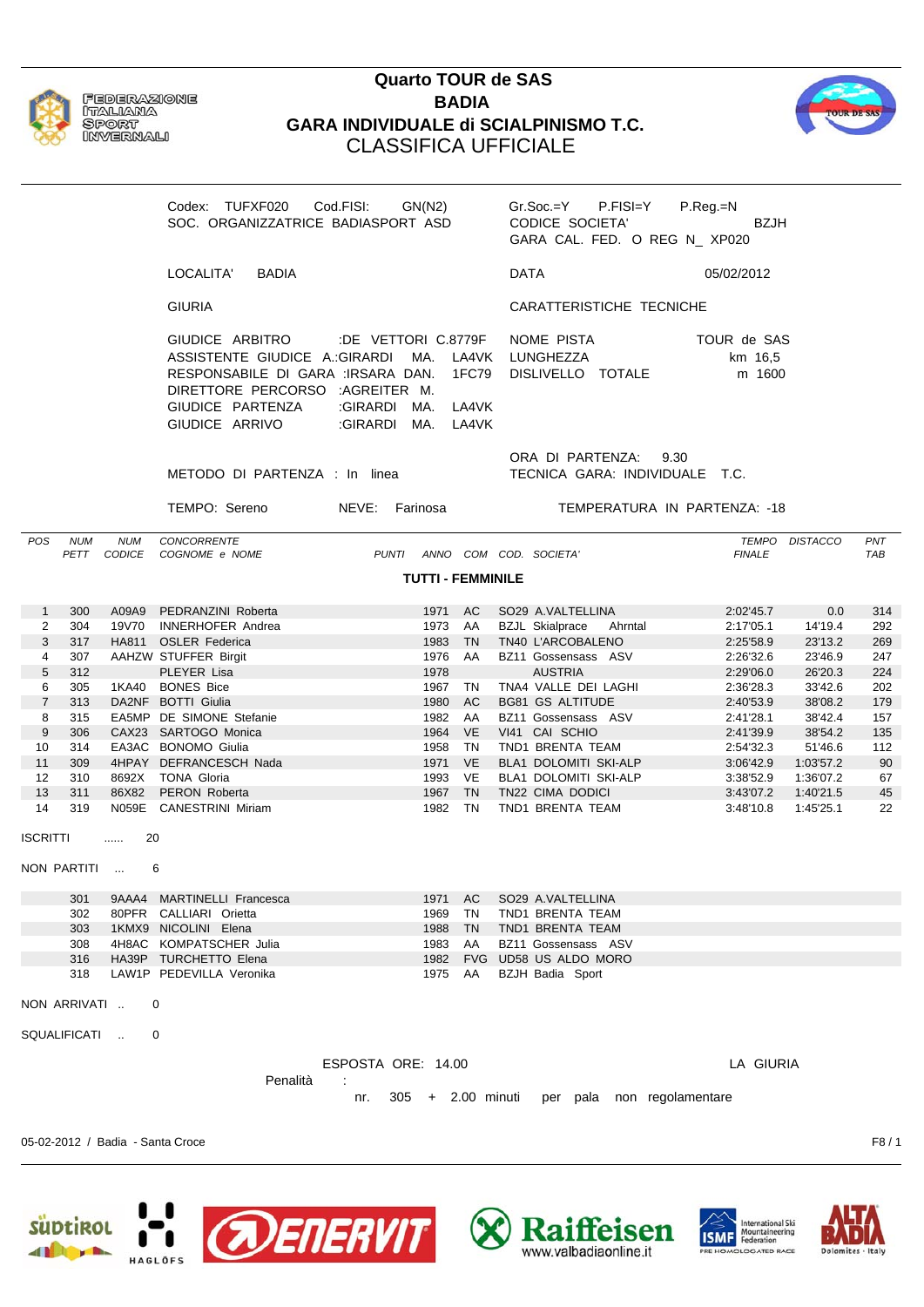

## **Quarto TOUR de SAS BADIA GARA INDIVIDUALE di SCIALPINISMO T.C.** CLASSIFICA UFFICIALE



Codex: S\_MXF020 Cod.FISI: GN(N2) Gr.Soc.=Y P.FISI=Y P.Reg.=N SOC. ORGANIZZATRICE BADIASPORT ASD CODICE SOCIETA' BZJH GARA CAL. FED. O REG N\_ XP020 LOCALITA' BADIA DATA 05/02/2012 GIURIA CARATTERISTICHE TECNICHE GIUDICE ARBITRO :DE VETTORI C.8779F NOME PISTA TOUR de SAS ASSISTENTE GIUDICE A.: GIRARDI MA. LA4VK LUNGHEZZA km 16,5 RESPONSABILE DI GARA :IRSARA DAN. 1FC79 DISLIVELLO TOTALE m 1600 DIRETTORE PERCORSO :AGREITER M. GIUDICE PARTENZA :GIRARDI MA. LA4VK GIUDICE ARRIVO : GIRARDI MA. LA4VK ORA DI PARTENZA: 9.30 METODO DI PARTENZA : In linea TECNICA GARA: INDIVIDUALE T.C. TEMPO: Sereno NEVE: Farinosa TEMPERATURA IN PARTENZA: -18 *POS NUM NUM CONCORRENTE TEMPO DISTACCO PNT PETT CODICE COGNOME e NOME PUNTI ANNO COM COD. SOCIETA' FINALE TAB* **SENIORES - MASCHILE** 1 2 52RTF PEDERGNANA Matteo 1983 AC SO29 A.VALTELLINA 1:41'30.8 0.0 405 2 17 KUHAR Nejec 1985 SLOVENIA 1:42'44.3 1'13.5 401 3 6 3D52H GALIZZI Davide 1983 TN TND1 BRENTA TEAM 1:43'06.2 1'35.4 397 4 13 3WYXA DE SIMONE Roberto 1984 AA BZ11 Gossensass ASV 1:43'18.1 1'47.3 393 5 5 10H3K FOLLADOR Alessandro 1983 VE BLA1 DOLOMITI SKI-ALP 1:44'27.3 2'56.5 390 6 12 0CNV8 ZULIAN Ivo 1980 TN TNH9 BOGN DA NIA 1:44'42.3 3'11.5 386 7 3 9064D LANFRANCHI Pietro 1978 AC BG08 VALGANDINO A.S.D. 1:45'09.7 3'38.9 382 8 7 12VHH MARTINI Thomas 1981 TN TND1 BRENTA TEAM 1:45'10.5 3'39.7 378 9 19 A0368 CRAFFONARA Lois 1980 AA BZJH Badia Sport 1:46'18.4 4'47.6 374 10 9 1H2CC TRETTEL Thomas 1985 TN TNE8 ASD CAURIOL 1:46'56.1 5'25.3 370 11 68 8094W INNERHOFER Paul 1974 AA BZJL Skialprace Ahrntal 1:47'57.9 6'27.1 366 12 21 CAR6P SALVADORI Alex 1986 TN THHE ALPIN GO RENDEN 1:48'01.9 6'31.1 363 13 4 9AC97 BECCARI Filippo 1979 TN TN45 SKI TEAM FASSA 1:48'30.9 7'00.1 359 14 11 3WEA5 POZZI Valerio 1988 AC SO29 A.VALTELLINA 1:48'31.6 7'00.8 355 15 14 1H2K4 DEZULIAN Riccardo 1972 TN TNH9 BOGN DA NIA 1:48'40.7 7'09.9 351 16 8 363TC PIERANTONI Davide 1990 VE VI41 CAI SCHIO 1:49'28.1 7'57.3 347 17 23 030H3 OBERFRANK Hannes 1976 AA BZJL Skialprace Ahrntal 1:49'41.9 8'11.1 343 18 10 6898T TAUFER Alessandro 1981 VE TV36 VALDOBBIADENE 1:49'49.8 8'19.0 339 19 16 FISCHER Renè 1973 AUSTRIA 1:51'37.7 10'06.9 336 20 183 4LHMM ANTIGA Ivan 1971 TN TND1 BRENTA TEAM 1:51'43.2 10'12.4 332 21 15 HA8HK FACCHINELLI Marco 1980 TN TNH9 BOGN DA NIA 1:51'49.2 10'18.4 328 22 163 3X4W2 DEL MISSIER Marco 1983 FVG UD25 SS FORNESE 1:51'49.9 10'19.1 324 23 190 TRILER Klemen 1977 SLOVENIA 1:52'17.0 10'46.2 320 24 153 628VL COLOMBINI Giorgio 1986 AC SO09 A.S.D. POL. ALBOSAGGIA 1:52'27.4 10'56.6 316 25 116 EACXM CORAZZA Germano 1972 VE BLA1 DOLOMITI SKI-ALP 1:53'12.5 11'41.7 312 26 136 85ERN DEGASPERI Manuel 1981 TN TN40 L'ARCOBALENO 1:57'09.1 15'38.3 309 27 35 3RDPP VERGINER Roman 1987 AA BZJL Skialprace Ahrntal 1:57'09.9 15'39.1 305 28 155 85L85 BETTEGA Simone 1993 VE TV36 VALDOBBIADENE 1:58'34.9 17'04.1 301 29 117 HAT5Y MATTIATO Andrea 1978 TN TN22 CIMA DODICI 1:58'37.8 17'07.0 297 30 46 EAM8Y KOFLER Horst 1975 AA BZ92 Prags ASV 1:59'21.6 17'50.8 293 31 55 M09EX PINTARELLI Gil 1981 TN TNE4 TRIATHLON TRENTINO A.S. 1:59'29.0 17'58.2 289 32 49 CAVTD PROTTI Andrea 1981 VE BLA1 DOLOMITI SKI-ALP 1:59'41.3 18'10.5 285 33 145 4HX3L PUNTEL Fabrizio 1970 VE PD13 CUS PADOVA 2:00'21.0 18'50.2 282 34 159 HA4X4 PAVANELLO Andrea 1992 VE BLA1 DOLOMITI SKI-ALP 2:00'40.1 19'09.3 278 35 115 FALE4 WELLENZON Klaus 1972 AA BZE2 Martell ASV 2:01'15.6 19'44.8 274

05-02-2012 / Badia - Santa Croce F8 / 1









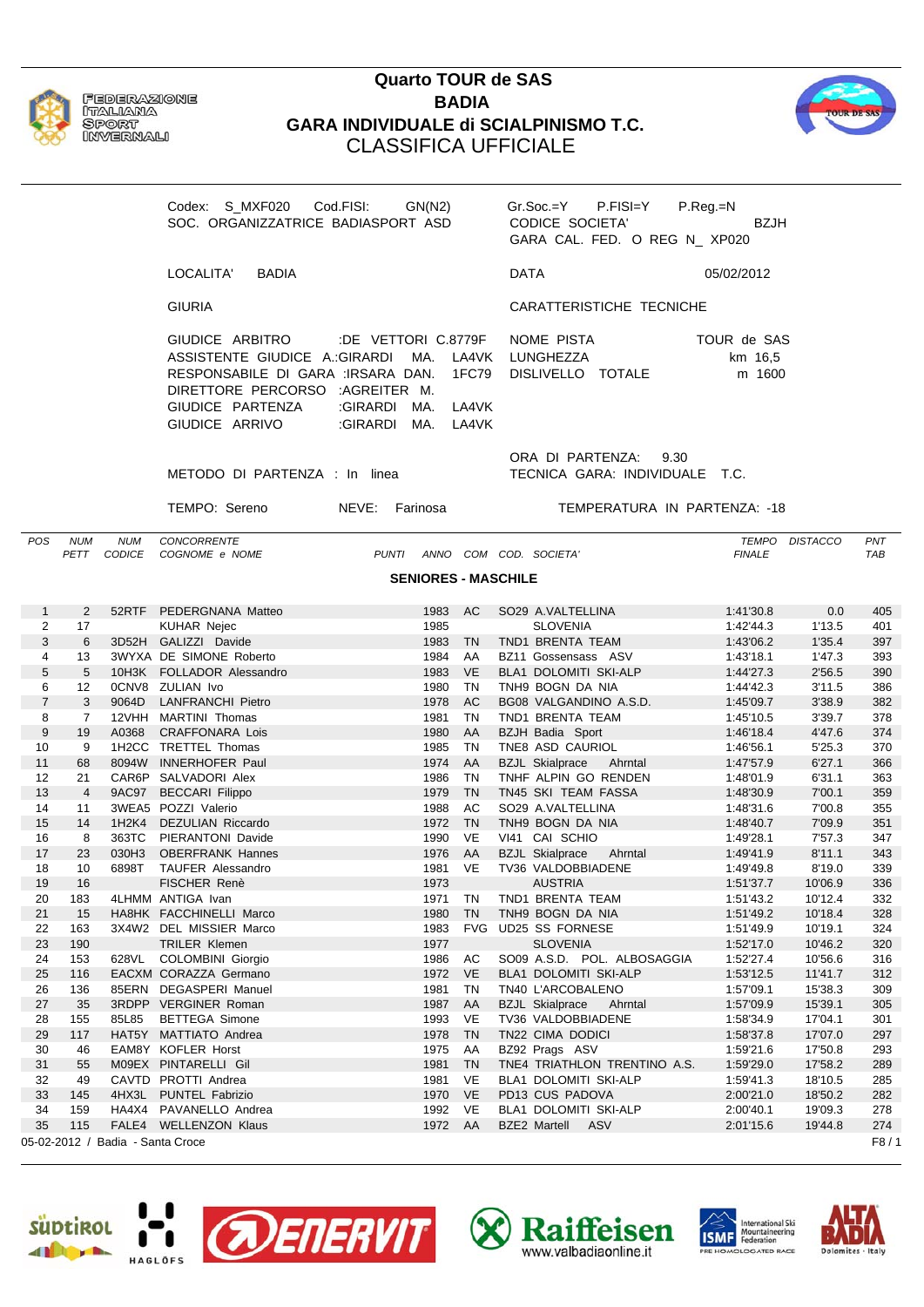| POS       | <b>NUM</b>     | <b>NUM</b>    | <b>CONCORRENTE</b>                                    |              |                 |                        |                                                 | <b>TEMPO</b>           | <b>DISTACCO</b>        | PNT            |
|-----------|----------------|---------------|-------------------------------------------------------|--------------|-----------------|------------------------|-------------------------------------------------|------------------------|------------------------|----------------|
|           | PETT           | <b>CODICE</b> | COGNOME e NOME                                        | <b>PUNTI</b> |                 |                        | ANNO COM COD. SOCIETA'                          | <b>FINALE</b>          |                        | TAB            |
|           |                |               |                                                       |              |                 |                        |                                                 |                        |                        |                |
| 36        | 31             |               | HAFR3 IRSARA Rene                                     |              | 1981            | AA                     | BZJH Badia Sport                                | 2:01'34.7              | 20'03.9                | 270            |
| 37        | 54             |               | FA7ND CALZOLARI Nicola                                |              | 1983            | <b>VE</b>              | <b>BLA1 DOLOMITI SKI-ALP</b>                    | 2:01'41.0              | 20'10.2                | 266            |
| 38        | 154            | LA1LM         | <b>ROMERI Michele</b>                                 |              | 1988            | AC                     | SO09 A.S.D. POL. ALBOSAGGIA                     | 2:01'59.2              | 20'28.4                | 262            |
| 39        | 69             | <b>CAJKJ</b>  | <b>SCHENK Andreas</b>                                 |              | 1971            | AA                     | <b>BZJL Skialprace</b><br>Ahrntal               | 2:02'05.0              | 20'34.2                | 258            |
| 40        | 58             |               | FAH35 PERON Andre                                     |              | 1971<br>1981    | VA<br><b>TN</b>        | AO6L AZZURRI CERVINIA                           | 2:03'03.4              | 21'32.6<br>22'34.5     | 255<br>251     |
| 41<br>42  | 167<br>85      |               | DAV35 DELLAGIACOMA Andrea<br>553RN DALLA VENEZIA Luca |              | 1978            | VE                     | TNF3 US DOLOMITICA<br>BLA1 DOLOMITI SKI-ALP     | 2:04'05.3<br>2:04'53.0 | 23'22.2                | 247            |
| 43        | 64             | 90L11         | <b>TRISCONI Stefano</b>                               |              | 1974            | AC                     | VB02 NUCLEO DI INTRA                            | 2:04'57.1              | 23'26.3                | 243            |
| 44        | 189            |               | AALJK GHEZZI Patrick                                  |              | 1984            | <b>TN</b>              | TND1 BRENTA TEAM                                | 2:05'04.4              | 23'33.6                | 239            |
| 45        | 20             |               | LAKY0 GöTSCH Philip                                   |              | 1984            | <b>TN</b>              | TNH9 BOGN DA NIA                                | 2:05'09.8              | 23'39.0                | 235            |
| 46        | 77             |               | EANXL PEDROTTI Luca                                   |              | 1971            | <b>TN</b>              | TNE7 PANAROTTA                                  | 2:05'27.2              | 23'56.4                | 231            |
| 47        | 125            | 517E2         | <b>OMODEI</b> Andrea                                  |              | 1978            | AC                     | <b>BS92 SOC. ESCURSIONISTI BRES</b>             | 2:06'07.1              | 24'36.3                | 228            |
| 48        | 137            |               | 51L7M MILINI Luca                                     |              | 1974            | AC                     | <b>BS90 PEZZORO</b>                             | 2:06'07.8              | 24'37.0                | 224            |
| 49        | 124            |               | HAKZ2 CRISTINI Manuel                                 |              | 1981            | <b>AC</b>              | <b>BS92 SOC. ESCURSIONISTI BRES</b>             | 2:06'31.7              | 25'00.9                | 220            |
| 50        | 45             |               | 67XW1 STEGER Thomas                                   |              | 1968            | AA                     | <b>BZJL Skialprace</b><br>Ahrntal               | 2:06'36.3              | 25'05.5                | 216            |
| 51        | 139            |               | CAJY5 OBERHOLLENZER Michael                           |              | 1972 AA         |                        | <b>BZJL Skialprace</b><br>Ahrntal               | 2:06'58.4              | 25'27.6                | 212            |
| 52        | $\overline{1}$ |               | M0P96 ADANG Jan Paul                                  |              | 1982            | AA                     | BZJH Badia Sport                                | 2:08'06.1              | 26'35.3                | 208            |
| 53        | 113            |               | 80AFV ARQUIN Lukas                                    |              | 1981            | AA                     | BZE2 Martell ASV                                | 2:08'59.0              | 27'28.2                | 204            |
| 54        | 72             | 866C6         | IORIATTI Andrea                                       |              | 1972            | VE                     | BLA1 DOLOMITI SKI-ALP                           | 2:09'01.2              | 27'30.4                | 201            |
| 55        | 130            |               | 73060X CAPOVILLA Alex                                 |              | 1973            | AA                     | BZ11 Gossensass ASV                             | 2:09'53.3              | 28'22.5                | 197            |
| 56        | 166            |               | 03R7M ROVETTA Giordano                                |              | 1974            | AC                     | BS92 SOC. ESCURSIONISTI BRES                    | 2:10'54.9              | 29'24.1                | 193            |
| 57        | 118            |               | HA53L DALPIAZ Valentino                               |              | 1985            | <b>TN</b>              | TND1 BRENTA TEAM                                | 2:11'05.1              | 29'34.3                | 189            |
| 58        | 102            | HA5F1         | BIASIOLI Andrea                                       |              | 1983            | TN                     | TN40 L'ARCOBALENO                               | 2:11'49.7              | 30'18.9                | 185            |
| 59        | 89             | <b>LA717</b>  | <b>BENVENUTI Mirko</b>                                |              | 1984            | <b>TN</b>              | TNA4 VALLE DEI LAGHI                            | 2:12'03.3              | 30'32.5                | 181            |
| 60        | 59             |               | 72X1R MODENA Christian                                |              | 1984            | <b>TN</b>              | TN40 L'ARCOBALENO                               | 2:12'22.9              | 30'52.1                | 177            |
| 61        | 191            |               | MILHELIC Luka                                         |              | 1992            |                        | <b>SLOVENIA</b>                                 | 2:13'27.9              | 31'57.1                | 174            |
| 62        | 105            |               | <b>HAEXW FORNI Alessandro</b>                         |              | 1980            | TN                     | TN40 L'ARCOBALENO                               | 2:13'32.7              | 32'01.9                | 170            |
| 63        | 93             |               | 64L6M MATTEI Andrea                                   |              | 1970            | <b>TN</b>              | TNA4 VALLE DEI LAGHI                            | 2:14'22.1              | 32'51.3                | 166            |
| 64        | 78             |               | HAEN1 CORNELLA Luca                                   |              | 1982            | <b>TN</b>              | TNA4 VALLE DEI LAGHI                            | 2:14'59.2              | 33'28.4                | 162            |
| 65        | 41             |               | AACP5 AMHOF Robert                                    |              | 1968            | AA                     | BZ07 Olang ASC                                  | 2:15'30.6              | 33'59.8                | 158            |
| 66        | 135            |               | HA14F FACCHINI Mattia                                 |              | 1988            | <b>TN</b>              | TND1 BRENTA TEAM                                | 2:16'03.6              | 34'32.8                | 154            |
| 67        | 134            |               | DAMDZ BONAZZA Mauro                                   |              | 1981            | <b>TN</b>              | TND1 BRENTA TEAM                                | 2:17'30.3              | 35'59.5                | 150            |
| 68        | 79             |               | CONDH PARRAVICINI Alessandro                          |              | 1979            | AC                     | VB02 NUCLEO DI INTRA                            | 2:18'30.9              | 37'00.1                | 147            |
| 69        | 151            |               | M0C9Y ZANGHELLINI Lorenzo                             |              | 1993            | <b>TN</b>              | TN22 CIMA DODICI                                | 2:19'09.7              | 37'38.9                | 143            |
| 70        | 184            | 1H1J3         | <b>GNOSINI Enrico</b>                                 |              | 1984            | <b>TN</b><br><b>VE</b> | TND1 BRENTA TEAM                                | 2:19'32.0              | 38'01.2                | 139            |
| 71<br>72  | 75<br>48       |               | CARCZ GALEAZZI Maurizio                               |              | 1974<br>1973    | AA                     | BLA1 DOLOMITI SKI-ALP                           | 2:21'25.4              | 39'54.6                | 135            |
| 73        | 101            |               | N09H9 SCHOEPFER Gerhard<br>FA6ZH LANDOLFI Alessandro  |              | 1977            | <b>TN</b>              | BZ07 Olang ASC<br>TN22 CIMA DODICI              | 2:22'31.9<br>2:23'00.0 | 41'01.1<br>41'29.2     | 131<br>127     |
| 74        | 51             |               | F05N7 CERESOLI Luca                                   |              | 1978            | AC                     | VB02 NUCLEO DI INTRA                            | 2:23'42.6              | 42'11.8                | 123            |
| 75        | 27             |               | 1FC6Y TAVELLA Igor                                    |              | 1976            | AA                     | <b>BZJH Badia Sport</b>                         | 2:23'55.0              | 42'24.2                | 120            |
| 76        | 33             | 4D79N         | PITSCHEIDER Roland                                    |              | 1973            | AA                     | <b>BZJH Badia Sport</b>                         | 2:23'59.8              | 42'29.0                | 116            |
| 77        | 42             |               | NO6XP ORSI Cristian                                   |              | 1975            | <b>TN</b>              | TNHF ALPIN GO RENDEN                            | 2:24'43.9              | 43'13.1                | 112            |
| 78        | 73             | N04F1         | <b>PLAIKNER Reinhard</b>                              |              | 1979            | AA                     | <b>BZJL Skialprace</b><br>Ahrntal               | 2:24'46.6              | 43'15.8                | 108            |
| 79        | 158            |               | HA4X6 TABACCHI Tiziano                                |              | 1993 VE         |                        | BLA1 DOLOMITI SKI-ALP                           | 2:24'49.9              | 43'19.1                | 104            |
| 80        | 104            |               | 0E81C BECCHETTI Davide                                |              | 1982 AC         |                        | BS92 SOC. ESCURSIONISTI BRES                    | 2:25'15.5              | 43'44.7                | 100            |
| 81        | 106            |               | N06FV ANGELI Paolo                                    |              | 1980            | TN                     | TN40 L'ARCOBALENO                               | 2:26'33.8              | 45'03.0                | 96             |
| 82        | 119            |               | FA7M5 HOFER Christoph                                 |              | 1974            | AA                     | BZ11 Gossensass ASV                             | 2:26'51.1              | 45'20.3                | 93             |
| 83        | 160            |               | HAK9C ANDERLE Giovanni                                |              | 1973 TN         |                        | TNE7 PANAROTTA                                  | 2:26'53.3              | 45'22.5                | 89             |
| 84        | 81             |               | 40A46 FAZZINI Mauro                                   |              | 1978            | AC                     | LC08 A.S. PREMANA A.S.D.                        | 2:27'36.3              | 46'05.5                | 85             |
| 85        | 66             |               | M0AYF BIZ Simone                                      |              | 1982 VE         |                        | TV36 VALDOBBIADENE                              | 2:31'07.7              | 49'36.9                | 81             |
| 86        | 187            |               | LA0TC CODENOTTI Ivo                                   |              | 1969 AC         |                        | BS92 SOC. ESCURSIONISTI BRES                    | 2:31'22.5              | 49'51.7                | 77             |
| 87        | 164            |               | M0H2R DE MARIA Paolo                                  |              | 1971 VE         |                        | BLA1 DOLOMITI SKI-ALP                           | 2:34'08.9              | 52'38.1                | 73             |
| 88        | 132            |               | EAE26 REDOLFI Mauro                                   |              | 1970 TN         |                        | TN13 FONDO VAL SOLE                             | 2:37'57.0              | 56'26.2                | 69             |
| 89        | 63             |               | N0695 TREBO Davide                                    |              | 1980 TN         |                        | TN40 L'ARCOBALENO                               | 2:39'56.3              | 58'25.5                | 66             |
| 90        | 74             |               | <b>JUNG Markus</b>                                    |              | 1975            |                        | <b>GERMANIA</b>                                 | 2:40'38.7              | 59'07.9                | 62             |
| 91        | 150            |               | 91LV7 LARCHER Stefano                                 |              | 1980 TN         |                        | TND1 BRENTA TEAM                                | 2:41'13.6              | 59'42.8                | 58             |
| 92        | 37             |               | NOCLM BERTOLINI Andrea                                |              | 1977            | TN                     | TNJ1 MONTE BALDO SNO                            | 2:42'13.9              | 1:00'43.1              | 54             |
| 93        | 133            |               | N047Y ANDREOLLI Paolo                                 |              | 1975 TN         |                        | TNH4 BRENTONICO SKI                             | 2:42'30.0              | 1:00'59.2              | 50             |
| 94        | 180            |               | M0M7Z PANELATTI Nicola                                |              | 1981 TN         |                        | TND1 BRENTA TEAM                                | 2:45'13.4              | 1:03'42.6              | 46             |
| 95        | 131            | F011F         | RIVA Diego                                            |              | 1967 VE         |                        | BL42 VALLE AGORDINA                             | 2:45'20.7              | 1:03'49.9              | 42             |
| 96        | 97             |               | CA74K BELLIN Lorenzo                                  |              | 1975 TN         |                        | TN22 CIMA DODICI                                | 2:45'32.0              | 1:04'01.2              | 39             |
| 97        | 108            |               | M0LV2 FRASCONA' Gabriele                              |              | 1984 TN         |                        | TNH9 BOGN DA NIA                                | 2:45'34.9              | 1:04'04.1              | 35             |
| 98        | 99             |               | 84R38 SANSONETTI Paolo                                |              | 1969            |                        | FVG PN12 VALCELLINA                             | 2:45'37.0              | 1:04'06.2              | 31             |
| 99<br>100 | 156<br>182     |               | LA2AD BETTIGA Claudio<br>M0M80 SALVATERRA Marco       |              | 1988 AC<br>1978 | TN                     | SO09 A.S.D. POL. ALBOSAGGIA<br>TND1 BRENTA TEAM | 2:46'29.8<br>2:48'21.6 | 1:04'59.0<br>1:06'50.8 | 27             |
| 101       | 83             |               | NOFWR BONINI Marco                                    |              | 1985 AA         |                        | BZ77 Truppe Alpine                              | 2:50'12.7              | 1:08'41.9              | 23<br>19       |
| 102       | 129            |               | M09VJ BOSDACHIN Manuel                                |              | 1980            | TN                     | TNA4 VALLE DEI LAGHI                            | 2:52'00.3              | 1:10'29.5              | 15             |
| 103       | 109            |               | 4AL36 TAGLIAFIERRO Stefano                            |              | 1988            |                        | FVG PN28 MONTANAIA RACING                       | 3:00'40.7              | 1:19'09.9              | 12             |
| 104       | 121            |               | N014W BONOMI Gianni                                   |              | 1980            | TN                     | TNA4 VALLE DEI LAGHI                            | 3:04'31.6              | 1:23'00.8              | 8              |
| 105       | 90             |               | N07D5 DEMONTE Denis                                   |              | 1978 TN         |                        | TN22 CIMA DODICI                                | 3:07'46.8              | 1:26'16.0              | $\overline{4}$ |
|           |                |               |                                                       |              |                 |                        |                                                 |                        |                        |                |

ISCRITTI ...... 151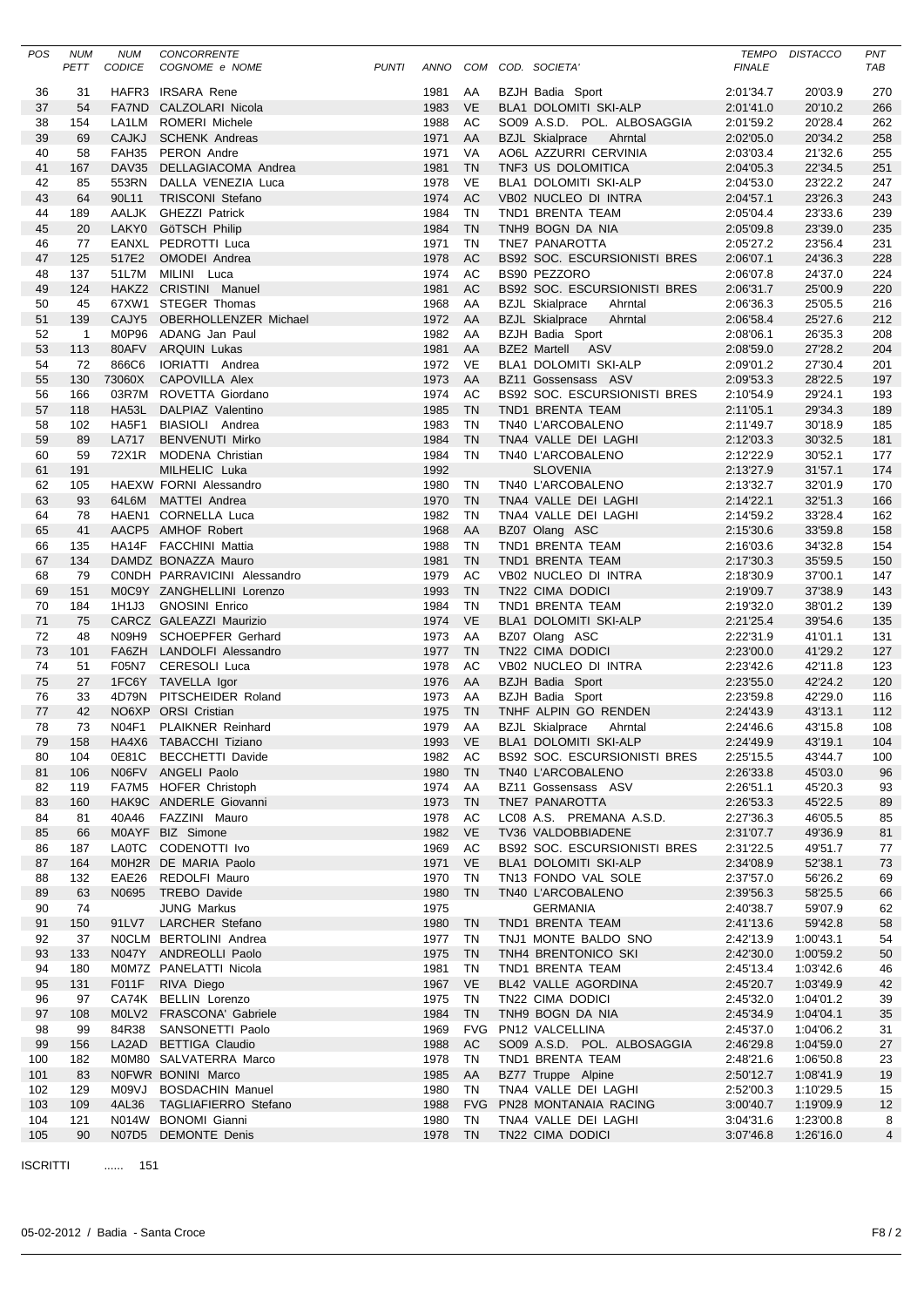| POS                         | <b>NUM</b>   | <b>NUM</b> | CONCORRENTE<br>PETT CODICE COGNOME e NOME | PUNTI |         |            |  | ANNO COM COD. SOCIETA'            | TEMPO<br><b>FINALE</b> | <b>DISTACCO</b> | PNT<br>TAB |
|-----------------------------|--------------|------------|-------------------------------------------|-------|---------|------------|--|-----------------------------------|------------------------|-----------------|------------|
|                             |              |            |                                           |       |         |            |  |                                   |                        |                 |            |
| NON PARTITI<br>41<br>$\sim$ |              |            |                                           |       |         |            |  |                                   |                        |                 |            |
|                             | 22           |            | M09H0 NIEDERWIESER Christof               |       | 1974 AA |            |  | <b>BZJL Skialprace</b><br>Ahrntal |                        |                 |            |
|                             | 24           |            | FAAHZ EDER Christian                      |       | 1973    | AA         |  | <b>BZJL Skialprace</b><br>Ahrntal |                        |                 |            |
|                             | 26           |            | 7361A UNTERHUBER Gerhard                  |       | 1969    | AA         |  | <b>BZJL Skialprace</b><br>Ahrntal |                        |                 |            |
|                             | 29           |            | HAFPA CLARA Emil                          |       | 1985    | AA         |  | BZJH Badia Sport                  |                        |                 |            |
|                             | 32           |            | 3RDR5 IRSARA Michael                      |       | 1975    | AA         |  | BZJH Badia Sport                  |                        |                 |            |
|                             | 40           | 7321H      | <b>SEEBER Manfred</b>                     |       | 1970    | AA         |  | BZ07 Olang ASC                    |                        |                 |            |
|                             | 44           |            | LACZ9 MORO Cristian                       |       | 1974    | AOC        |  | TOEP NUOVI TRAGUARDI              |                        |                 |            |
|                             | 52           | 49A8R      | MAGNABOSCO Davide                         |       | 1970    | <b>VE</b>  |  | VI41 CAI SCHIO                    |                        |                 |            |
|                             | 53           |            | LA5KA VENTURINI Walter                    |       | 1972    | <b>VE</b>  |  | VI41 CAI SCHIO                    |                        |                 |            |
|                             | 57           |            | LA5K7 CANDIA Marco                        |       | 1975    | <b>VE</b>  |  | VI41 CAI SCHIO                    |                        |                 |            |
|                             | 62           | 84R39      | <b>CARLOT Franco</b>                      |       | 1968    | <b>FVG</b> |  | PN12 VALCELLINA                   |                        |                 |            |
|                             | 67           |            | FAMY6 FOLGHERAITER Massimilian            |       | 1974    | <b>TN</b>  |  | TNE7 PANAROTTA                    |                        |                 |            |
|                             | 70           |            | LA5KP FEDELI Enzo                         |       | 1967    | <b>VE</b>  |  | VI41 CAI SCHIO                    |                        |                 |            |
|                             | 84           |            | LOITZL Kurt                               |       | 1969    |            |  | <b>AUSTRIA</b>                    |                        |                 |            |
|                             | 87           |            | <b>GLOMSER Gerrit</b>                     |       | 1975    |            |  | <b>AUSTRIA</b>                    |                        |                 |            |
|                             | 91           |            | M0H7N PALLAVER Francesco                  |       | 1981    | TN         |  | TNC5 US CORNACCI                  |                        |                 |            |
|                             | 95           |            | AA5XD HUBER Philipp                       |       | 1982    | <b>TN</b>  |  | TND1 BRENTA TEAM                  |                        |                 |            |
|                             | 98           |            | 53D98 GASPERINI Patrick                   |       | 1989    | <b>TN</b>  |  | TN22 CIMA DODICI                  |                        |                 |            |
|                             | 103          |            | 91LAY MACCABELLI Michele                  |       | 1976    | <b>TN</b>  |  | TNA4 VALLE DEI LAGHI              |                        |                 |            |
|                             | 107          |            | 0DD0Y MAGNI Alberto                       |       | 1970    | AC         |  | LC08 A.S. PREMANA A.S.D.          |                        |                 |            |
|                             | 111          |            | 84RWR FRATTINO Silvano                    |       | 1990    | <b>FVG</b> |  | PN12 VALCELLINA                   |                        |                 |            |
|                             | 127          |            | MOMPF COSTA Valentino                     |       | 1987    | <b>VE</b>  |  | BL42 VALLE AGORDINA               |                        |                 |            |
|                             | 128          | 1F073      | <b>DECIMA Simone</b>                      |       | 1987    | <b>VE</b>  |  | BL42 VALLE AGORDINA               |                        |                 |            |
|                             | 140          |            | HANXK DEVESCOVI Fabrizio                  |       | 1968    | <b>TN</b>  |  | TNF1 POL. MOLINA                  |                        |                 |            |
|                             | 142          |            | 9AA90 VIRGOLIN Roberto                    |       | 1975    | <b>VE</b>  |  | BLA1 DOLOMITI SKI-ALP             |                        |                 |            |
|                             | 144          |            | 49LWM DAMAGGIO Lorenzo                    |       | 1967    | TN         |  | TN40 L'ARCOBALENO                 |                        |                 |            |
|                             | 146          | 700AJ      | <b>CAPOVILLA Clemente</b>                 |       | 1969    | <b>TN</b>  |  | TNF1 POL. MOLINA                  |                        |                 |            |
|                             | 148          | 91LTP      | <b>DEGASPERI Michele</b>                  |       | 1968    | <b>TN</b>  |  | TN13 FONDO VAL SOLE               |                        |                 |            |
|                             | 149          |            | 4HAVW SCOLA Danilo                        |       | 1968    | <b>VE</b>  |  | BL42 VALLE AGORDINA               |                        |                 |            |
|                             | 157          |            | DAR54 DE MAS Fabio                        |       | 1973    | <b>VE</b>  |  | <b>BLA1 DOLOMITI SKI-ALP</b>      |                        |                 |            |
|                             | 168          |            | 0C6VT CADORIN Valentino                   |       | 1967    | <b>VE</b>  |  | BL42 VALLE AGORDINA               |                        |                 |            |
|                             | 172          | 87D7P      | MORESCHINI Franco                         |       | 1979    | AC         |  | BSC6 ACTIVE SPORT TE              |                        |                 |            |
|                             | 173          |            | EAC6V ZANELLA Rudi                        |       | 1973    | AC         |  | BSC6 ACTIVE SPORT TE              |                        |                 |            |
|                             | 174          | AAJ94      | DALDOS Ivan                               |       | 1975    | AC         |  | BSC6 ACTIVE SPORT TE              |                        |                 |            |
|                             | 175          |            | AAEV7 THALER Sigmund                      |       | 1988    | <b>TN</b>  |  | TND1 BRENTA TEAM                  |                        |                 |            |
|                             | 176          |            | 53E0Y ZENI Matteo                         |       | 1980    | <b>TN</b>  |  | TND1 BRENTA TEAM                  |                        |                 |            |
|                             | 177          |            | DAFYF SARTORI Thomas                      |       | 1975    | <b>TN</b>  |  | TND1 BRENTA TEAM                  |                        |                 |            |
|                             | 178          |            | CAKRN WEISSTEINER Stefan                  |       | 1990    | <b>TN</b>  |  | TND1 BRENTA TEAM                  |                        |                 |            |
|                             | 179          |            | DA8H1 THALER Winfried                     |       | 1991    | <b>TN</b>  |  | TND1 BRENTA TEAM                  |                        |                 |            |
|                             | 186          |            | M0AMF TOMè Gianni                         |       | 1980    |            |  | FVG PN12 VALCELLINA               |                        |                 |            |
|                             | 188          |            | <b>HOFER Andreas</b>                      |       | 1984    |            |  | <b>AUSTRIA</b>                    |                        |                 |            |
|                             | NON ARRIVATI |            | 5                                         |       |         |            |  |                                   |                        |                 |            |

|     | 18 01CWN RIZ Martin     | 1980 TN TNH9 BOGN DA NIA     |  |
|-----|-------------------------|------------------------------|--|
|     | 28 3WYWY IRSARA Andreas | 1972 AA BZJH Badia Sport     |  |
|     | 34 LAFDZ WILLEIT Markus | 1977 AA BZJH Badia Sport     |  |
| 122 | N0480 ANTONELLI Enrico  | 1975 TN TNH4 BRENTONICO SKI  |  |
| 171 | AA25F CASANOVA Livio    | 1972 AC BSC6 ACTIVE SPORT TE |  |

SQUALIFICATI .. 0

| ESPOSTA ORE: 14.00 |  |  |                                                        |  |
|--------------------|--|--|--------------------------------------------------------|--|
|                    |  |  | Penalità : nr. 117 + 1.00 minuti per mancanza occhiali |  |

LA GIURIA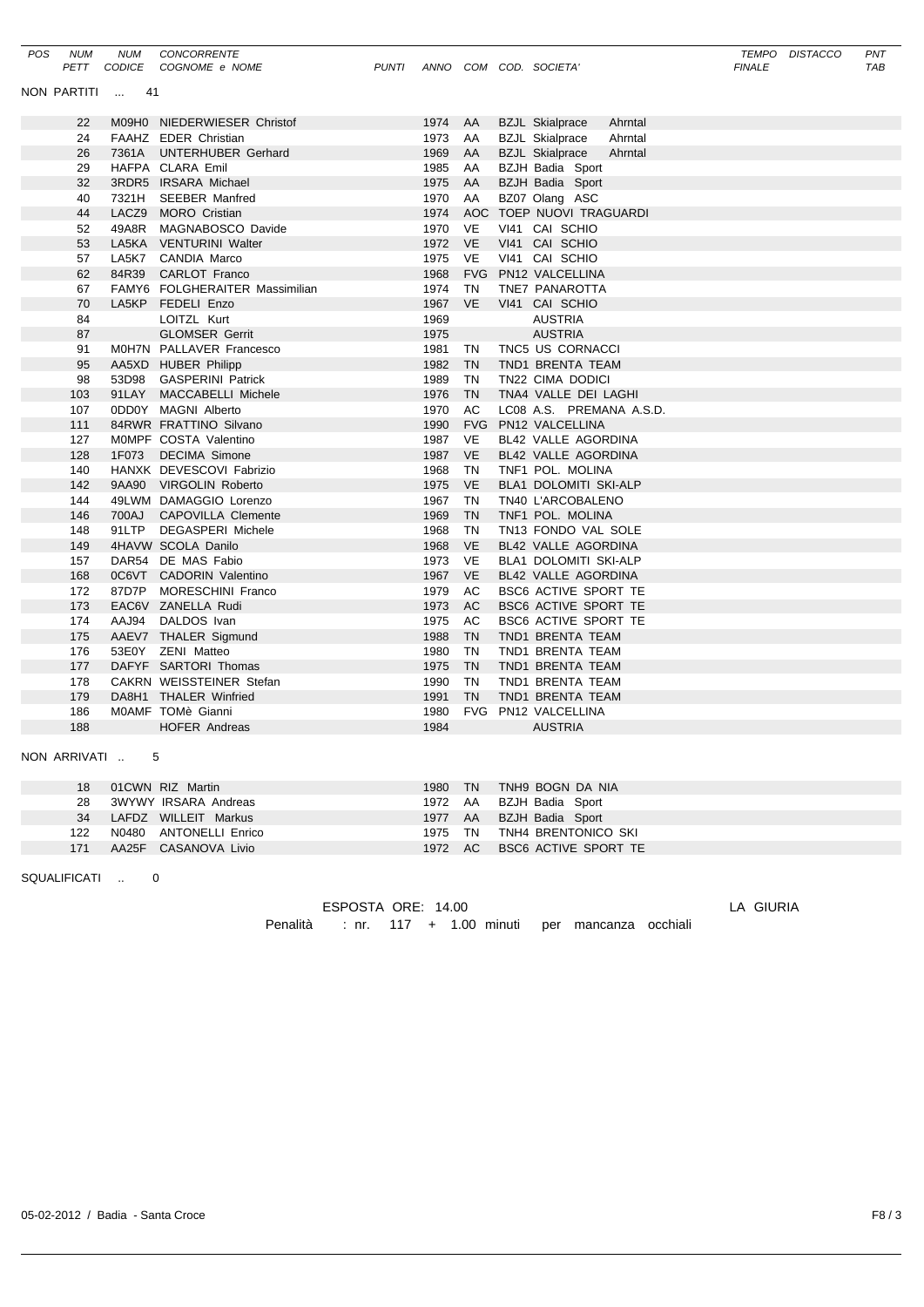

**FEDERAZIONE** ITALIANA SPORT **NAVABLE NAVALO** 

## **Quarto TOUR de SAS BADIA GARA INDIVIDUALE di SCIALPINISMO T.C.** CLASSIFICA UFFICIALE



Codex: M\_MXF020 Cod.FISI: GN(N2) Gr.Soc.=Y P.FISI=Y P.Reg.=N SOC. ORGANIZZATRICE BADIASPORT ASD CODICE SOCIETA' BZJH GARA CAL. FED. O REG N\_ XP020 LOCALITA' BADIA DATA 05/02/2012 GIURIA CARATTERISTICHE TECNICHE GIUDICE ARBITRO :DE VETTORI C.8779F NOME PISTA TOUR de SAS ASSISTENTE GIUDICE A.: GIRARDI MA. LA4VK LUNGHEZZA km 16,5 RESPONSABILE DI GARA :IRSARA DAN. 1FC79 DISLIVELLO TOTALE m 1600 DIRETTORE PERCORSO :AGREITER M. GIUDICE PARTENZA :GIRARDI MA. LA4VK GIUDICE ARRIVO : GIRARDI MA. LA4VK ORA DI PARTENZA: 9.30 METODO DI PARTENZA : In linea TECNICA GARA: INDIVIDUALE T.C. TEMPO: Sereno NEVE: Farinosa TEMPERATURA IN PARTENZA: -18 *POS NUM NUM CONCORRENTE TEMPO DISTACCO PNT PETT CODICE COGNOME e NOME PUNTI ANNO COM COD. SOCIETA' FINALE TAB* **MASTER - MASCHILE** 1 161 3W0XL FONTANA Luciano 1965 VE BL61 VAL VISDENDE 1:53'37.2 0.0 331 2 114 67FPN STEINER Anton 1965 AA BZE2 Martell ASV 2:00'00.2 6'23.0 320 3 143 DANF9 IORIATTI Giuliano 1964 TN TN40 L'ARCOBALENO 2:06'23.6 12'46.4 310 4 94 1JHYV WEGER Hubert 1963 AA BZJL Skialprace Ahrntal 2:08'23.4 14'46.2 299 5 25 4HM4W STIFTER Hartmann 1957 AA BZJL Skialprace Ahrntal 2:10'03.3 16'26.1 288 6 141 EA6P6 UBALDI David 1966 TN TNA4 VALLE DEI LAGHI 2:14'14.3 20'37.1 278 7 165 EA4R0 SALVALAI Giovan Batt 1965 AC BS92 SOC. ESCURSIONISTI BRES 2:14'23.5 20'46.3 267 8 88 85LYD LIRA Giancarlo 1965 TN TN22 CIMA DODICI 2:19'14.6 25'37.4 256 9 92 DRECHSEL Arno 1959 AUSTRIA 2:22'26.0 28'48.8 246 10 86 9201T ZANOTELLI Tommaso 1965 VE VI41 CAI SCHIO 2:22'27.1 28'49.9 235 11 110 HA53T PODETTI Paolo 1965 TN TN13 FONDO VAL SOLE 2:23'31.9 29'54.7 224 12 126 HA30A MAYR Paul Robert 1960 AA BZJL Skialprace Ahrntal 2:24'34.4 30'57.2 214 13 162 85PYW PANCHERI Gino 1966 TN TND1 BRENTA TEAM 2:27'48.9 34'11.7 203 14 43 FA9YJ TERZI Luciano 1961 TN TNHF ALPIN GO RENDEN 2:31'03.8 37'26.6 192 15 47 SCHMIEGER Wolfgang 1959 GERMANIA 2:31'50.8 38'13.6 182 16 192 KALAN Igor 1961 SLOVENIA 2:33'08.1 39'30.9 171 17 147 DA8DL FRIZZO Davide 1965 TN TN22 CIMA DODICI 2:33'41.6 40'04.4 160 18 39 M0H9Y HUBER Dietmar 1965 AA BZ07 Olang ASC 2:38'03.8 44'26.6 149 19 38 EA7TY FERRARI Fabrizio 1966 TN TND1 BRENTA TEAM 2:40'34.6 46'57.4 139 20 181 0CY3E ALBERTINI Alberto 1958 TN TND1 BRENTA TEAM 2:42'43.3 49'06.1 128 21 80 57P42 CORTIVO Vanni 1961 VE VI41 CAI SCHIO 2:43'52.7 50'15.5 117 22 100 4HHD4 DEL POL Franco Elvi 1959 FVG PN12 VALCELLINA 2:48'04.5 54'27.3 107 23 60 17CND MODENA Giuliano 1962 TN TN40 L'ARCOBALENO 2:51'31.8 57'54.6 96 24 120 63YYY PIERANTONI Giuseppe 1951 VE VI41 CAI SCHIO 2:52'39.8 59'02.6 85 25 76 HARTMANN Stefan 1962 GERMANIA 2:54'11.8 1:00'34.6 75 26 152 M0LAY ZANGHELLINI Antonio 1966 TN TN22 CIMA DODICI 2:54'33.2 1:00'56.0 64 27 61 1KANN MODENA Sergio 1956 TN TN40 L'ARCOBALENO 2:57'09.7 1:03'32.5 53 28 30 M0539 ELLEMUNTER Johann 1958 AA BZJH Badia Sport 2:57'24.0 1:03'46.8 43 29 195 DA8FY ZINI Marcello 1961 TN TND1 BRENTA TEAM 2:57'41.8 1:04'04.6 32 30 138 87ATX ZULIAN Osvaldo 1960 VE BLA1 DOLOMITI SKI-ALP 3:00'10.5 1:06'33.3 21 31 65 72HLH TELLARINI Fabrizio 1955 AC MI75 SPORT DUE 3:47'27.1 1:53'49.9 11 ISCRITTI ...... 42

05-02-2012 / Badia - Santa Croce F8 / 1